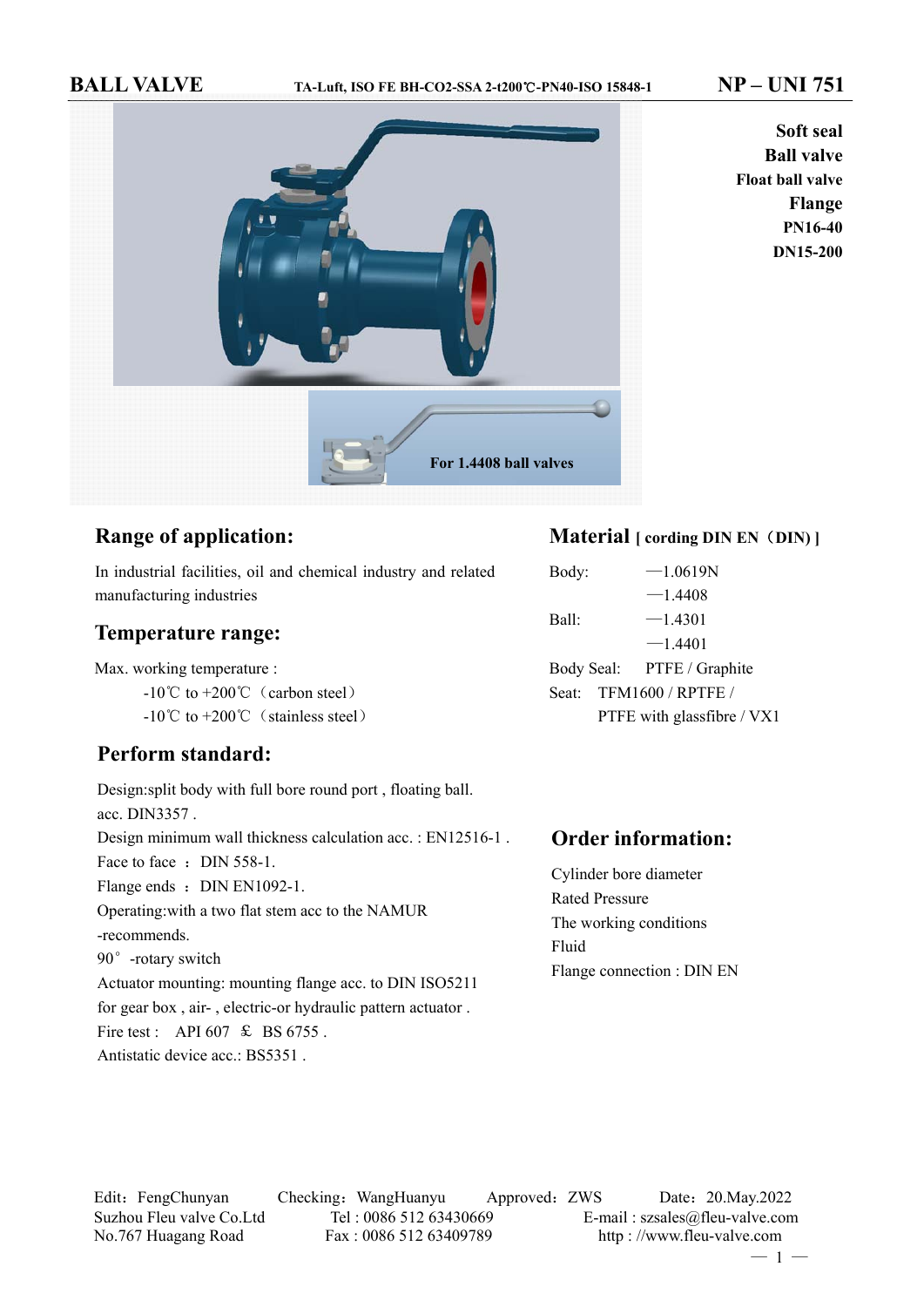| FIG.    | <b>Pressure</b> | <b>Material</b> | <b>RANGE</b> |
|---------|-----------------|-----------------|--------------|
| 133.751 | <b>PN16</b>     | 1.0619N         | DN15-DN200   |
| 135.751 | <b>PN40</b>     | 1.0619N         | DN15-DN200   |
| 153.751 | <b>PN16</b>     | 1.4408          | DN15-DN200   |
| 155.751 | PN40            | 1.4408          | DN15-DN200   |





**For 1.4408 ball valves** 



DN125 - DN200

Ball valve with full bore and Flange .

# **Material list**

| NO.                     | Part         |                                    | <b>Material</b>                    |
|-------------------------|--------------|------------------------------------|------------------------------------|
|                         |              | FIG. 153.751 / 155.751             | FIG. 133.751/135.751               |
| 1                       | Adapter      | 1.4408                             | 1.0619N                            |
| $\overline{2}$          | <b>Bolts</b> | $A4-70$                            | 1.7225                             |
| $\overline{\mathbf{4}}$ | Body         | 1.4408                             | 1.0619N                            |
| 5                       | Ball         | 1.4401                             | 1.4301                             |
| 7                       | Seat         | RPTFE / PTFE with glassfibre / VX1 | RPTFE / PTFE with glassfibre / VX1 |
| 17                      | Nut          | 1.4401                             | <b>CS</b>                          |
| 18                      | Lever        | 1.4308                             | GGG40                              |
| 19                      | Gasket       | 1.4301                             | 1.4301                             |
| 20                      | <b>Bolts</b> | $A2-70$                            | 35                                 |
| 26                      | Switch       | 1.4408                             | 1.0619N                            |
| 27                      | Gasket       | 1.4301                             | 1.4301                             |
| 28                      | <b>Bolt</b>  | $A2-70$                            | 35                                 |
| 29                      | Lever        | C45 Galvanization                  | C <sub>45</sub>                    |

Edit:FengChunyan Checking:WangHuanyu Approved:ZWS Date:20.May.2022 Suzhou Fleu valve Co.Ltd Tel : 0086 512 63430669 E-mail : szsales@fleu-valve.com<br>No.767 Huagang Road Fax : 0086 512 63409789 http : //www.fleu-valve.com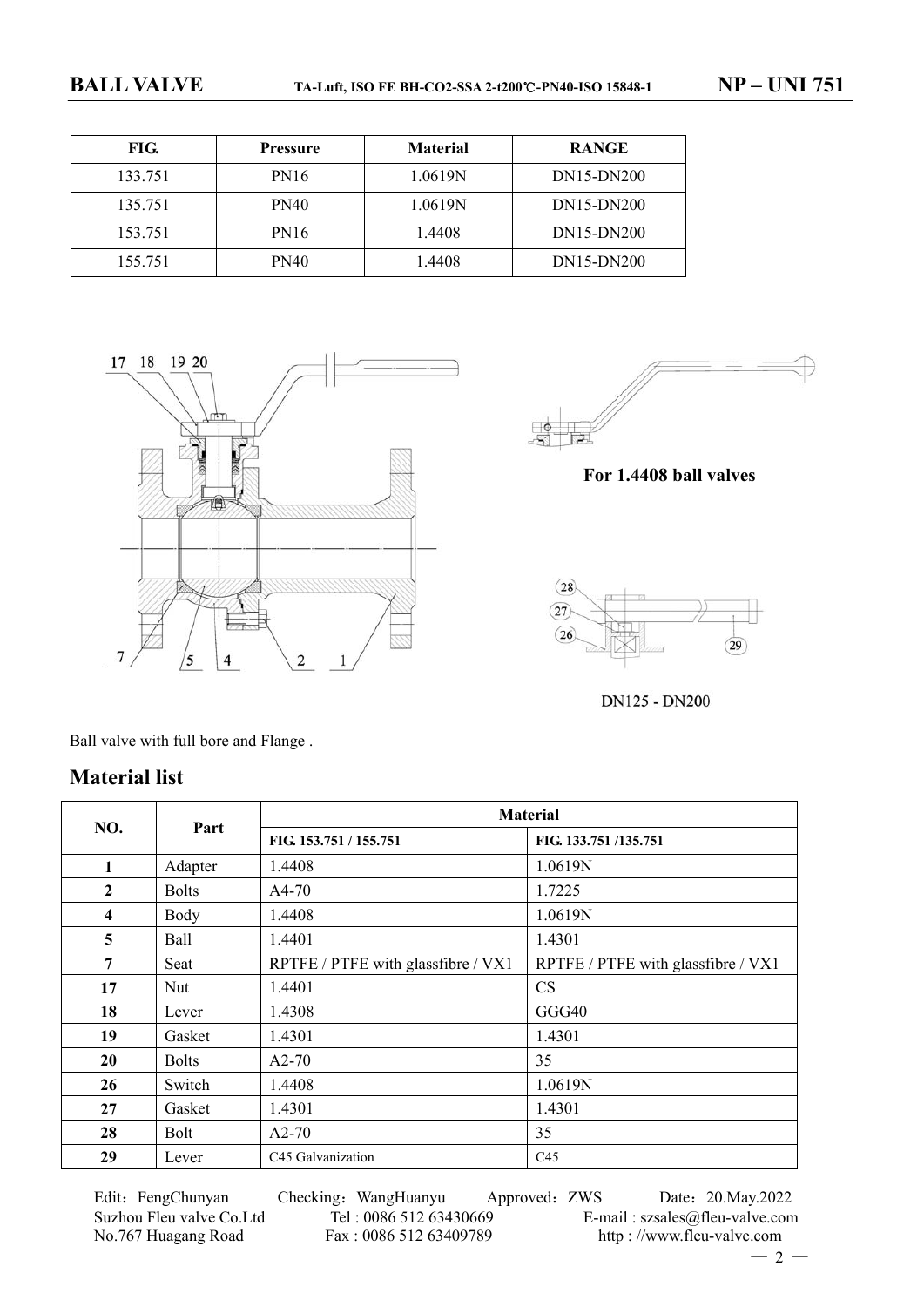# **STUFFING BOX TYPE** :

# **VGS :**

## **PTFE + GRAPHITE + SPRING** (**TA AIR + FIRE SAFE**)





## DN15 - DN100 DN15 - DN200

Material list

| NO. | Part              |                        | <b>Material</b>      |  |  |
|-----|-------------------|------------------------|----------------------|--|--|
|     |                   | FIG. 153.751 / 155.751 | FIG. 133.751/135.751 |  |  |
| 10  | Thrust bearing    | PTFE+25%glass          | PTFE+25%glass        |  |  |
| 11  | <b>Stem</b>       | 17-4PH / 1.4401        | 17-4PH / 1.4401      |  |  |
| 12  | Packing           | <b>PTFE</b>            | <b>PTFE</b>          |  |  |
| 13  | Gasket            | 1.4401                 | 1.4401               |  |  |
| 14  | Belleville spring | 17-7PH                 | 17-7PH               |  |  |
| 15  | Nut               | 1.4401                 | CS.                  |  |  |
| 16  | Metal-ring        | 1.4401                 | 1.4301               |  |  |
| 17  | Packing           | Graphite               | Graphite             |  |  |
| 18  | Gasket            | Graphite               | Graphite             |  |  |
| 19  | Body seal         | Graphite               | Graphite             |  |  |
| 20  | Body seal         | <b>PTFE</b>            | <b>PTFE</b>          |  |  |
| 21  | Bearing           | PTFE+30%C              | PTFE+30%C            |  |  |
| 22  | Cover             | 1.4401                 | C22.8                |  |  |





| <b>Dimension List</b> |  |
|-----------------------|--|
|-----------------------|--|

| ФF              |                 |                 |                 |                 |      |      | 65   | 80   | 100  | 125 | 150 | 200 |
|-----------------|-----------------|-----------------|-----------------|-----------------|------|------|------|------|------|-----|-----|-----|
|                 | 50              | 50              | 50              | 50              | 70   | 70   | 70   | 102  | 102  | 125 | 125 | 125 |
| $\Phi G$        | M <sub>6</sub>  | M6              | M <sub>6</sub>  | M <sub>6</sub>  | M8   | M8   | M8   | M10  | M10  | M12 | M12 | M12 |
| ФН              | 35              | 35              | 35              | 35              | 55   | 55   | 55   | 70   | 70   | 85  | 85  | 85  |
| L               | 19.             | 25.6            | 34.5            | 34.5            | 38   | 38   | 44   | 50   | 50   | 37  | 37  | 37  |
| $\bf{0}$        | 10.             | 12.8            | 20.7            | 20.7            | 23.8 | 23.8 | 30.3 | 32.8 | 32.8 | 23  | 23  | 23  |
| N               | 8.8             | 12.8            | 13.8            | 13.8            | 14.2 | 14.2 | 13.7 | 17.2 | 17.2 | 14  | 14  | 14  |
| $\mathbf Q$     | 11              | 11              | 14              | 14              | 17   | 17   | 17   | 19   | 19   | 27  | 27  | 27  |
| ΦR              | 14              | 14              | 18              | 18              | 22   | 22   | 22   | 26   | 30   | 40  | 40  | 40  |
| S               | $\overline{2}$  | $\overline{2}$  | 2               | $\overline{2}$  | 3    | 3    | 3    | 3    | 3    |     |     |     |
| <b>ISO 5211</b> | F <sub>05</sub> | F <sub>05</sub> | F <sub>05</sub> | F <sub>05</sub> | F07  | F07  | F07  | F10  | F10  | F12 | F12 | F12 |

Edit:FengChunyan Checking:WangHuanyu Approved:ZWS Date:20.May.2022 Suzhou Fleu valve Co.Ltd Tel : 0086 512 63430669 E-mail : szsales@fleu-valve.com<br>No.767 Huagang Road Fax : 0086 512 63409789 http : //www.fleu-valve.com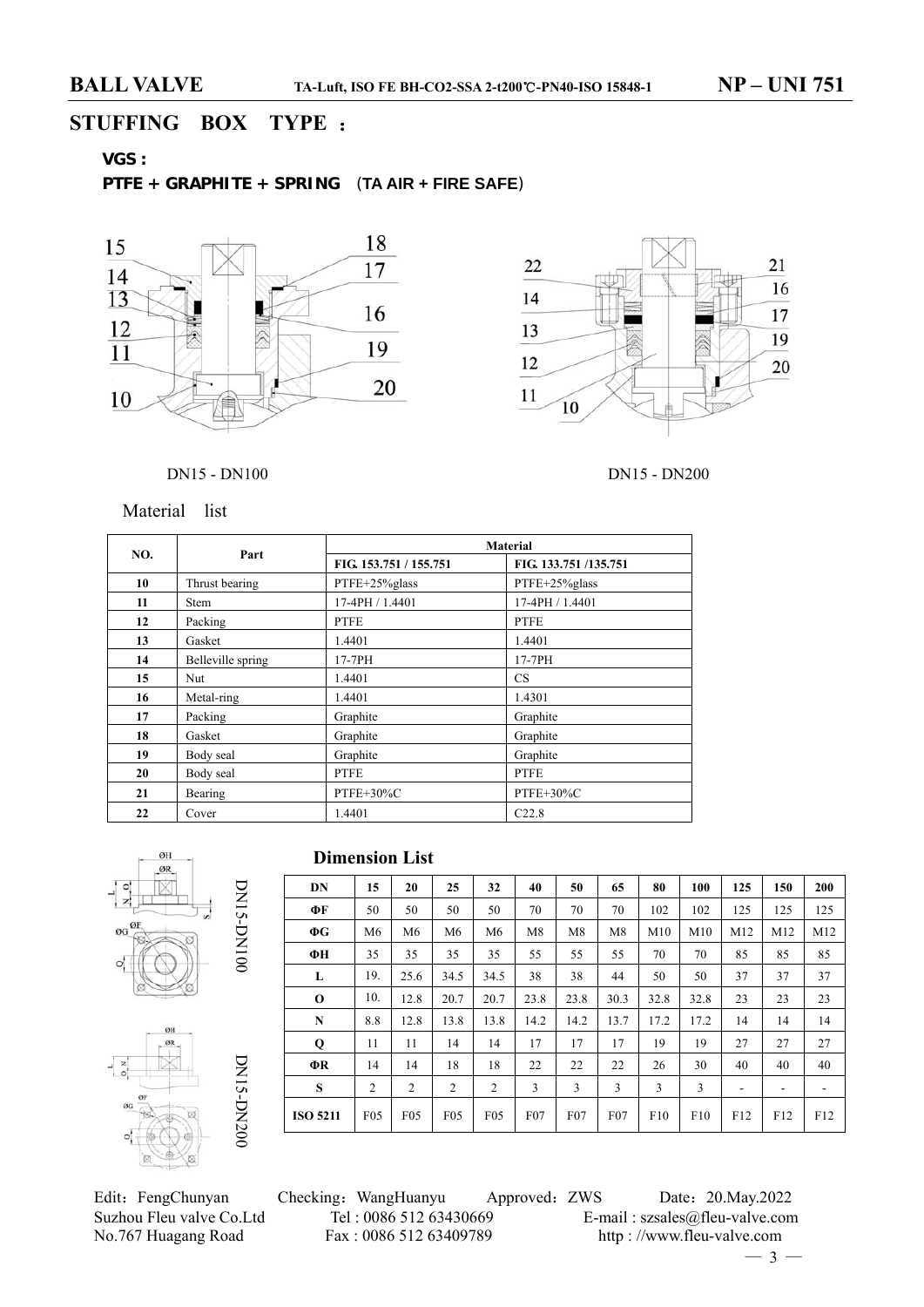# **WRG :**

# **WEDGE RING + GRAPHITE + SPRING** (**TA AIR + FIRE SAFE**)





### DN15 - DN100 DN15 – DN200

## **Material list**

|     |                   |                        | <b>Material</b>      |  |  |
|-----|-------------------|------------------------|----------------------|--|--|
| NO. | Part              | FIG. 153.751 / 155.751 | FIG. 133.751/135.751 |  |  |
| 3   | Body seal         | <b>PTFE</b>            | <b>PTFE</b>          |  |  |
| 10  | Thrust bearing    | PTFE+25%glass          | PTFE+25%glass        |  |  |
| 11  | <b>Stem</b>       | 17-4PH / 1.4401        | 17-4PH / 1.4401      |  |  |
| 12  | Packing           | <b>PTFE</b>            | <b>PTFE</b>          |  |  |
| 13  | Packing           | Graphite               | Graphite             |  |  |
| 14  | Gasket            | 1.4401                 | 1.4401               |  |  |
| 15  | Packing           | Graphite               | Graphite             |  |  |
| 16  | Nut               | 1.4401                 | <b>CS</b>            |  |  |
| 17  | Bearing           | $PTFE+30\%C$           | $PTFE+30\%C$         |  |  |
| 18  | Cover             | 1.4401                 | C22.8                |  |  |
| 19  | Belleville spring | 17-7PH                 | 17-7PH               |  |  |
| 20  | Gasket            | 1.4401                 | 1.4401               |  |  |
| 21  | Body seal         | Graphite               | Graphite             |  |  |

**Dimension List**







| ФF              | 50              | 50              | 50              | 50              | 70              | 70   | 70              | 102  | 102  | 125 | 125 | 125 |
|-----------------|-----------------|-----------------|-----------------|-----------------|-----------------|------|-----------------|------|------|-----|-----|-----|
| $\Phi G$        | M6              | M <sub>6</sub>  | M6              | M <sub>6</sub>  | M8              | M8   | M8              | M10  | M10  | M12 | M12 | M12 |
| ФН              | 35              | 35              | 35              | 35              | 55              | 55   | 55              | 70   | 70   | 85  | 85  | 85  |
| L               | 19.5            | 25.6            | 34.5            | 34.5            | 38              | 38   | 44              | 50   | 50   | 37  | 37  | 37  |
| $\mathbf 0$     | 10.7            | 12.8            | 20.7            | 20.7            | 23.8            | 23.8 | 30.3            | 32.8 | 32.8 | 23  | 23  | 23  |
| N               | 8.8             | 12.8            | 13.8            | 13.8            | 14.2            | 14.2 | 13.7            | 17.2 | 17.2 | 14  | 14  | 14  |
| Q               | 11              | 11              | 14              | 14              | 17              | 17   | 17              | 19   | 19   | 27  | 27  | 27  |
| ФR              | 14              | 14              | 18              | 18              | 22              | 22   | 22              | 26   | 30   | 40  | 40  | 40  |
| S               | 2               | $\overline{2}$  | 2               | $\overline{2}$  | 3               | 3    | 3               | 3    | 3    |     | -   |     |
| <b>ISO 5211</b> | F <sub>05</sub> | F <sub>05</sub> | F <sub>05</sub> | F <sub>05</sub> | F <sub>07</sub> | F07  | F <sub>07</sub> | F10  | F10  | F12 | F12 | F12 |

**DN 15 20 25 32 40 50 65 80 100 125 150 200**

DN15-DN100 DN15-DN200

DN15-DN200

DNIS-DNI00

Edit:FengChunyan Checking:WangHuanyu Approved:ZWS Date:20.May.2022 Suzhou Fleu valve Co.Ltd Tel : 0086 512 63430669 E-mail : szsales@fleu-valve.com<br>No.767 Huagang Road Fax : 0086 512 63409789 http : //www.fleu-valve.com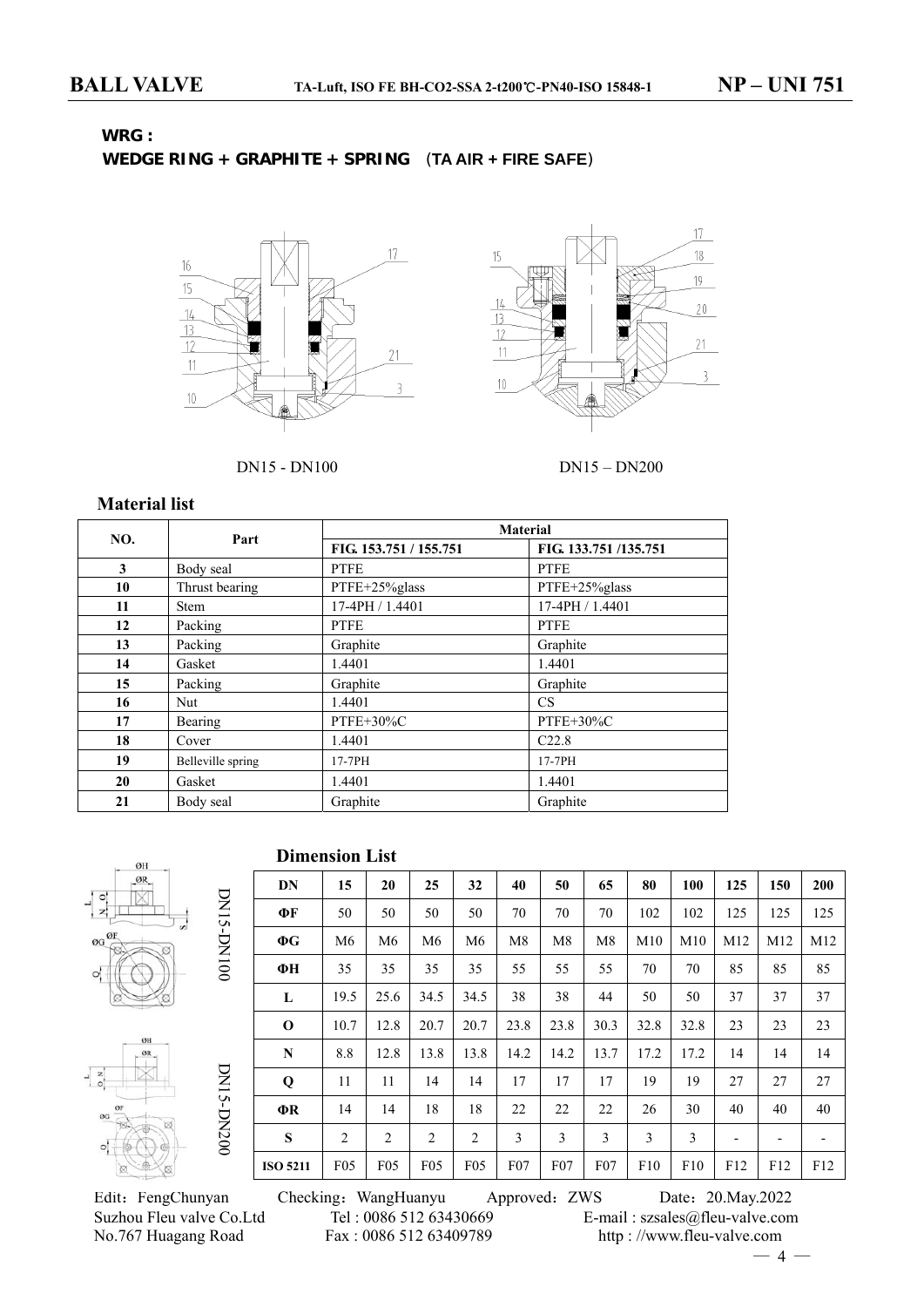| FIG.    | <b>Pressure</b> | <b>Material</b> | <b>RANGE</b> |
|---------|-----------------|-----------------|--------------|
| 133.751 | PN16            | 1.0619N         | DN15-DN200   |
| 135.751 | <b>PN40</b>     | 1.0619N         | DN15-DN200   |
| 153.751 | <b>PN16</b>     | 1.4408          | DN15-DN200   |
| 155.751 | <b>PN40</b>     | 1.4408          | DN15-DN200   |



Ball valve with full bore and Flange . Flange end: DIN EN 1092-1 Form B; Face to face: EN558-1, G27/G28.

## **Dimension List**

| PN     | DN         | dL         |         | L <sub>1</sub> | h     | W   | D          | b  | K          | $n-d2$         | $d4\times f$ | Weight |
|--------|------------|------------|---------|----------------|-------|-----|------------|----|------------|----------------|--------------|--------|
|        | 15         | $\Phi$ 15  | 115/130 | 45.5           | 115   | 200 | $\Phi$ 95  | 16 | $\Phi$ 65  | $4-014$        | $\Phi$ 45×2  | 3.5    |
|        | 20         | $\Phi$ 20  | 120/150 | 50.5           | 121   | 200 | $\Phi$ 105 | 18 | $\Phi$ 75  | $4-\Phi$ 14    | $\Phi$ 58×2  | 4.4    |
|        | 25         | $\Phi$ 25  | 125/160 | 57             | 127   | 220 | $\Phi$ 115 | 18 | Ф85        | $4-014$        | $\Phi$ 68×2  | 5.3    |
|        | 32         | $\Phi$ 31  | 130/180 | 58             | 142   | 220 | $\Phi$ 140 | 18 | $\Phi$ 100 | $4-\Phi$ 18    | $\Phi$ 78×2  | 7.2    |
| 16(40) | 40         | $\Phi$ 40  | 140/200 | 63.5           | 151   | 270 | $\Phi$ 150 | 18 | $\Phi$ 110 | $4-\Phi$ 18    | $\Phi$ 88×3  | 9.3    |
|        | 50         | $\Phi$ 50  | 150/230 | 67             | 157   | 270 | $\Phi$ 165 | 20 | $\Phi$ 125 | $4-\Phi$ 18    | $\Phi$ 102×3 | 13     |
|        | 65         | $\Phi$ 65  | 170/290 | 71             | 191   | 360 | $\Phi$ 185 | 18 | $\Phi$ 145 | $4-\Phi$ 18    | $\Phi$ 122×3 | 16.5   |
|        | 80         | $\Phi$ 77  | 180/310 | 83             | 201   | 360 | $\Phi$ 200 | 20 | $\Phi$ 160 | $8-018$        | $\Phi$ 138×3 | 22.5   |
|        | 100        | $\Phi$ 100 | 190/350 | 87             | 218   | 360 | $\Phi$ 220 | 20 | $\Phi$ 180 | 8-Ф18          | $\Phi$ 158×3 | 30.5   |
| 16     | 125        | $\Phi$ 125 | 325     | 122            | 241.5 | 500 | $\Phi$ 250 | 22 | $\Phi$ 210 | $8-018$        | $\Phi$ 188×3 | 55     |
|        | 150        | $\Phi$ 150 | 350     | 124            | 256   | 650 | Φ285       | 22 | $\Phi$ 240 | $8-\Phi22$     | $\Phi$ 212×3 | 82     |
|        | <b>200</b> | $\Phi$ 200 | 400     | 168            | 315   | 760 | Ф340       | 24 | $\Phi$ 295 | $12 - 022$     | $\Phi$ 268×3 | 190    |
|        | 65         | $\Phi$ 65  | 170/290 | 71             | 191   | 360 | $\Phi$ 185 | 22 | $\Phi$ 145 | $8-018$        | $\Phi$ 122×3 | 18.7   |
|        | 80         | Ф77        | 180/310 | 83             | 201   | 360 | $\Phi$ 200 | 24 | $\Phi$ 160 | $8-018$        | $\Phi$ 138×3 | 23.6   |
|        | 100        | $\Phi$ 100 | 190/350 | 87             | 218   | 360 | $\Phi$ 235 | 24 | $\Phi$ 190 | $8-022$        | $\Phi$ 162×3 | 34     |
| 40     | 125        | $\Phi$ 125 | 325     | 122            | 241.5 | 500 | $\Phi$ 270 | 26 | $\Phi$ 220 | $8-026$        | $\Phi$ 188×3 | 60.5   |
|        | 150        | $\Phi$ 150 | 350     | 124            | 256   | 650 | $\Phi$ 300 | 28 | $\Phi$ 250 | 8-Ф26          | $\Phi$ 218×3 | 89     |
|        | <b>200</b> | $\Phi$ 200 | 400     | 168            | 315   | 760 | $\Phi$ 375 | 34 | $\Phi$ 320 | $12 - \Phi 30$ | $\Phi$ 285×3 | 201    |

Edit: FengChunyan Checking: WangHuanyu Approved: ZWS Date: 20.May.2022 Suzhou Fleu valve Co.Ltd Tel : 0086 512 63430669 E-mail : szsales@fleu-valve.com<br>No.767 Huagang Road Fax : 0086 512 63409789 http : //www.fleu-valve.com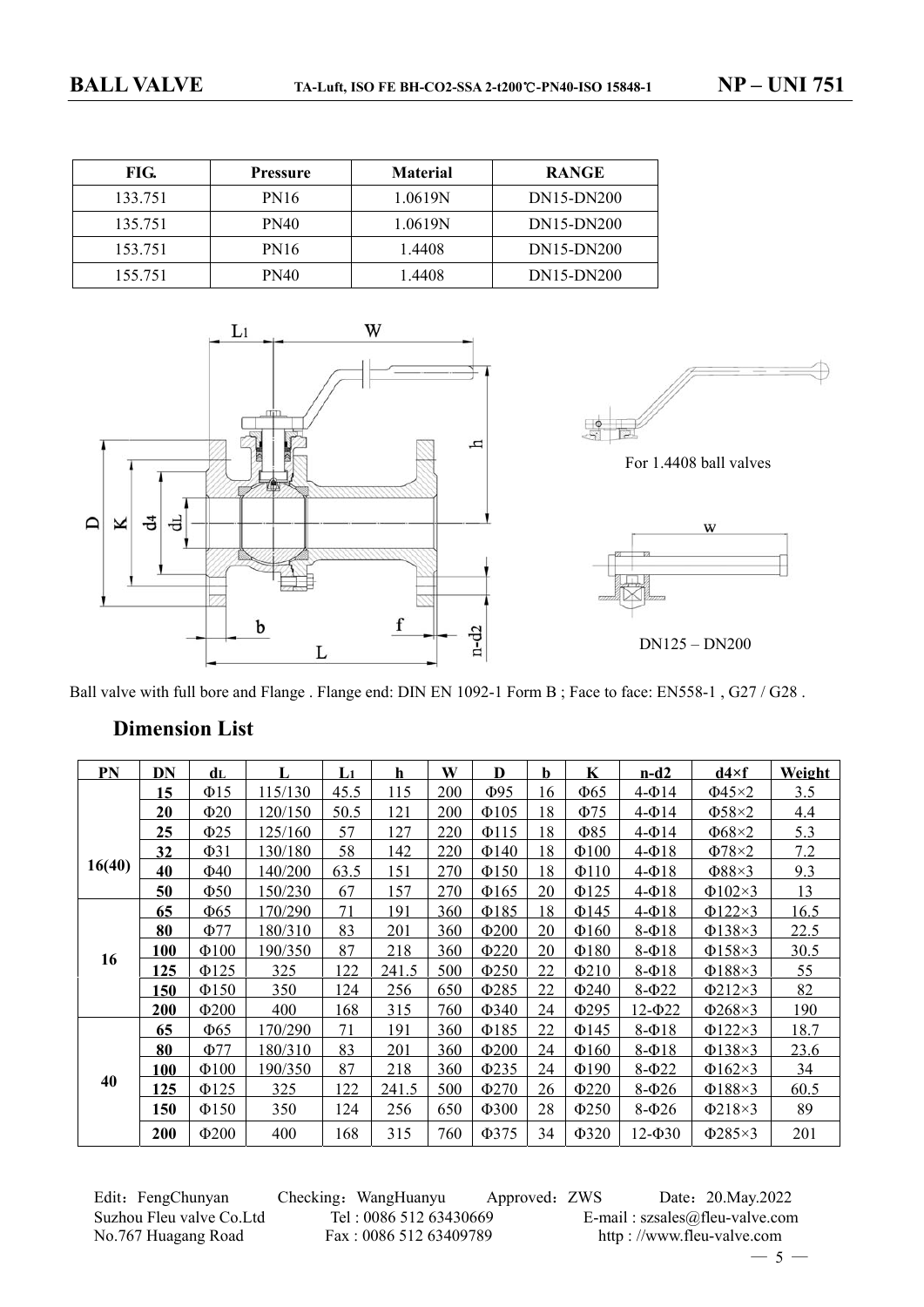

Long stem ball valve with full bore and Flange . Flange end: DIN EN 1092-1 Form B; Face to face: EN558-1.

## **Material list**

| NO.                     | Part         |                                    | <b>Material</b>                    |
|-------------------------|--------------|------------------------------------|------------------------------------|
| $\mathbf{1}$            | Adapter      | 1.4408                             | 1.0619N                            |
| $\mathbf{2}$            | <b>Bolts</b> | $A4-70$                            | 1.7225                             |
| $\overline{\mathbf{4}}$ | Body         | 1.4408                             | 1.0619N                            |
| 5                       | Ball         | 1.4401                             | 1.4301                             |
| 7                       | Seat         | RPTFE / PTFE with glassfibre / VX1 | RPTFE / PTFE with glassfibre / VX1 |
| 11                      | Stem         | 17-4PH / 1.4401                    | 17-4PH / 1.4401                    |
| 17                      | Nut          | 1.4401                             | <b>CS</b>                          |
| 18                      | Lever        | 1.4308                             | $GGG-40$                           |
| 19                      | Gasket       | 1.4401                             | 1.4301                             |
| 20                      | <b>Bolts</b> | $A2-70$                            | 35                                 |
| 25                      | Case         | 1.4408                             | 1.0619N                            |
| 26                      | Long stem    | 17-4PH / 1.4401                    | 17-4PH / 1.4401                    |

## **Dimension list**

| PN     | DN  | dL         | ı       | $\mathbf{11}$ | H     | W   | D          | b  | K          | $n-d2$      | $d4\times f$ | Weight |
|--------|-----|------------|---------|---------------|-------|-----|------------|----|------------|-------------|--------------|--------|
|        | 15  | $\Phi$ 15  | 115/130 | 45.5          | 215   | 200 | $\Phi$ 95  | 16 | $\Phi$ 65  | $4-\Phi$ 14 | $\Phi$ 45×2  | 3.5    |
|        | 20  | $\Phi$ 20  | 120/150 | 50.5          | 221   | 200 | $\Phi$ 105 | 18 | $\Phi$ 75  | $4-\Phi$ 14 | $\Phi$ 58×2  | 4.4    |
|        | 25  | $\Phi$ 25  | 125/160 | 57            | 227   | 220 | $\Phi$ 115 | 18 | $\Phi$ 85  | $4-\Phi$ 14 | $\Phi$ 68×2  | 5.3    |
| 16(40) | 32  | $\Phi$ 31  | 130/180 | 58            | 242   | 220 | $\Phi$ 140 | 18 | $\Phi$ 100 | $4-\Phi$ 18 | $\Phi$ 78×2  | 7.2    |
|        | 40  | $\Phi$ 40  | 140/200 | 63.5          | 251   | 270 | $\Phi$ 150 | 18 | $\Phi$ 110 | $4-\Phi$ 18 | $\Phi$ 88×3  | 9.3    |
|        | 50  | $\Phi$ 50  | 150/230 | 67            | 257   | 270 | $\Phi$ 165 | 20 | $\Phi$ 125 | $4-\Phi$ 18 | $\Phi$ 102×3 | 13     |
|        | 65  | $\Phi$ 65  | 170/290 | 71            | 291   | 360 | $\Phi$ 185 | 18 | $\Phi$ 145 | $4-\Phi$ 18 | $\Phi$ 122×3 | 16.5   |
|        | 80  | $\Phi$ 77  | 180/310 | 83            | 301   | 360 | $\Phi$ 200 | 20 | $\Phi$ 160 | $8-018$     | $\Phi$ 138×3 | 22.5   |
|        | 100 | $\Phi$ 100 | 190/350 | 87            | 318   | 360 | $\Phi$ 220 | 20 | $\Phi$ 180 | $8-018$     | $\Phi$ 158×3 | 30.5   |
| 16     | 125 | $\Phi$ 125 | 325     | 122           | 341.5 | 500 | $\Phi$ 250 | 22 | $\Phi$ 210 | $8-018$     | $\Phi$ 188×3 | 55     |
|        | 150 | $\Phi$ 150 | 350     | 124           | 356   | 650 | $\Phi$ 285 | 22 | $\Phi$ 240 | $8 - 022$   | $\Phi$ 212×3 | 82     |
|        | 200 | $\Phi$ 200 | 400     | 168           | 415   | 760 | $\Phi$ 340 | 24 | $\Phi$ 295 | $12 - 022$  | $\Phi$ 268×3 | 190    |
|        | 65  | $\Phi$ 65  | 170/290 | 71            | 291   | 360 | $\Phi$ 185 | 22 | $\Phi$ 145 | $8-018$     | $\Phi$ 122×3 | 18.7   |
|        | 80  | $\Phi$ 77  | 180/310 | 83            | 301   | 360 | $\Phi$ 200 | 24 | $\Phi$ 160 | $8-018$     | $\Phi$ 138×3 | 23.6   |
|        | 100 | $\Phi$ 100 | 190/350 | 87            | 318   | 360 | $\Phi$ 235 | 24 | $\Phi$ 190 | $8 - 022$   | $\Phi$ 162×3 | 34     |
| 40     | 125 | $\Phi$ 125 | 325     | 122           | 341.5 | 500 | $\Phi$ 270 | 26 | $\Phi$ 220 | $8-026$     | $\Phi$ 188×3 | 60.5   |
|        | 150 | $\Phi$ 150 | 350     | 124           | 356   | 650 | $\Phi$ 300 | 28 | $\Phi$ 250 | $8-026$     | $\Phi$ 218×3 | 89     |
|        | 200 | $\Phi$ 200 | 400     | 168           | 415   | 760 | $\Phi$ 375 | 34 | Ф3203      | $12 - 030$  | $\Phi$ 285×3 | 201    |

Edit:FengChunyan Checking:WangHuanyu Approved:ZWS Date:20.May.2022 Suzhou Fleu valve Co.Ltd Tel : 0086 512 63430669 E-mail : szsales@fleu-valve.com<br>No.767 Huagang Road Fax : 0086 512 63409789 http : //www.fleu-valve.com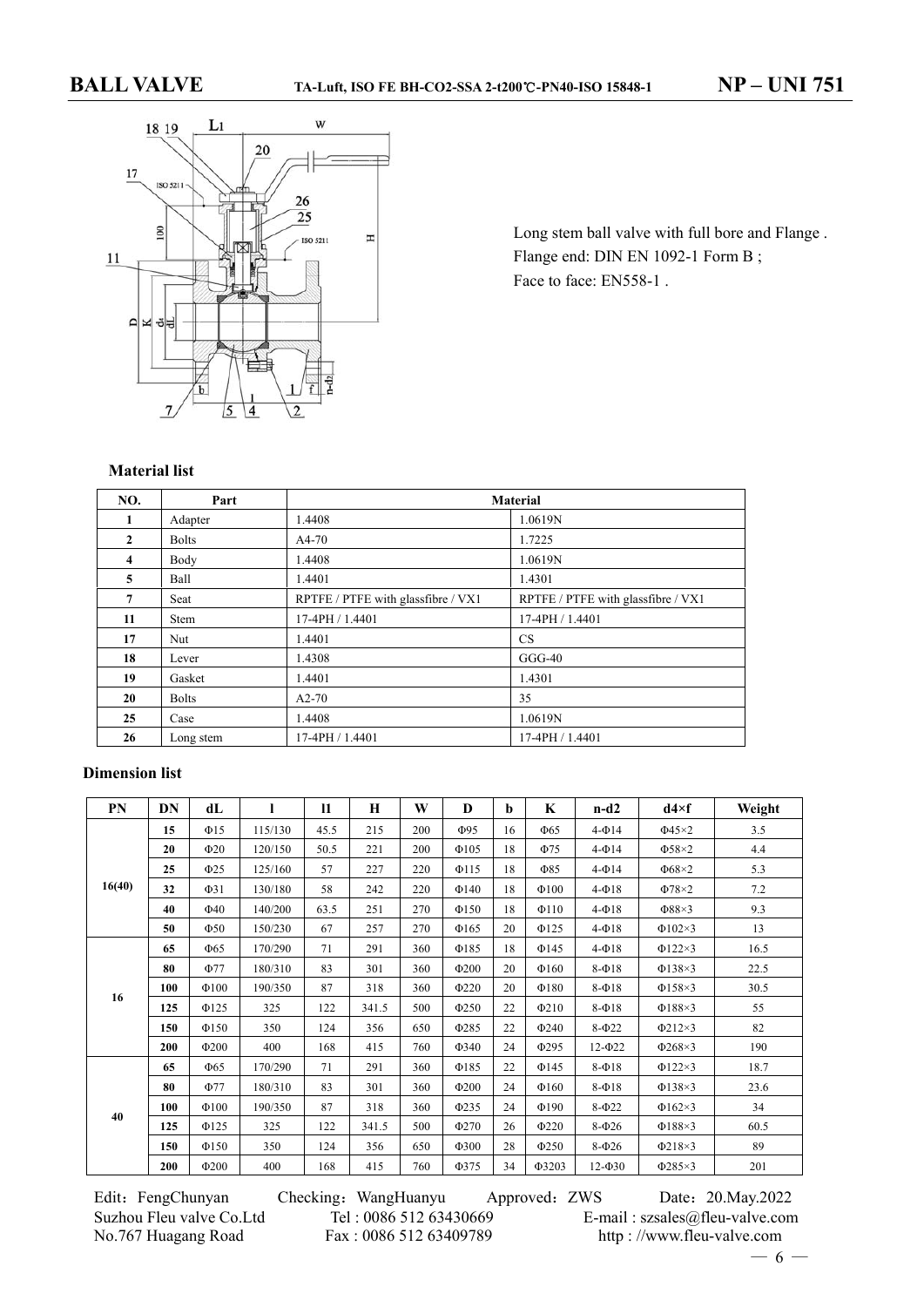

## **Long stem V - seal ( PTFE) + Graphite**

## **Material list**

| NO. | Part              | <b>Material</b> |                 |  |  |  |  |
|-----|-------------------|-----------------|-----------------|--|--|--|--|
| 25  | Case              | 1.4408          | 1.0619N         |  |  |  |  |
| 26  | Long stem         | $17-4PH/1.4401$ | $17-4PH/1.4401$ |  |  |  |  |
| 27  | Thrust<br>bearing | PTFE+25%glass   | PTFE+25%glass   |  |  |  |  |
| 28  | Gasket            | <b>PTFE</b>     | <b>PTFE</b>     |  |  |  |  |

# **Dimension List**

| PN     | DN  | $\mathbf H$ | <b>ISO5211</b> |
|--------|-----|-------------|----------------|
|        | 15  | 100         | F05            |
|        | 20  | 100         | F05            |
|        | 25  | 100         | F05            |
| 16(40) | 32  | 100         | F05            |
|        | 40  | 100         | F07            |
|        | 50  | 100         | F07            |
|        | 65  | 100         | F07            |
|        | 80  | 100         | F10            |
|        | 100 | 100         | F10            |
| 16     | 125 | 100         | F12            |
|        | 150 | 100         | F12            |
|        | 200 | 100         | F12            |
|        | 65  | 100         | F07            |
|        | 80  | 100         | F10            |
|        | 100 | 100         | F10            |
| 40     | 125 | 100         | F12            |
|        | 150 | 100         | F12            |
|        | 200 | 100         | F12            |

Edit: FengChunyan Checking: WangHuanyu Approved: ZWS Date: 20.May.2022 Suzhou Fleu valve Co.Ltd Tel : 0086 512 63430669 E-mail : szsales@fleu-valve.com<br>No.767 Huagang Road Fax : 0086 512 63409789 http : //www.fleu-valve.com